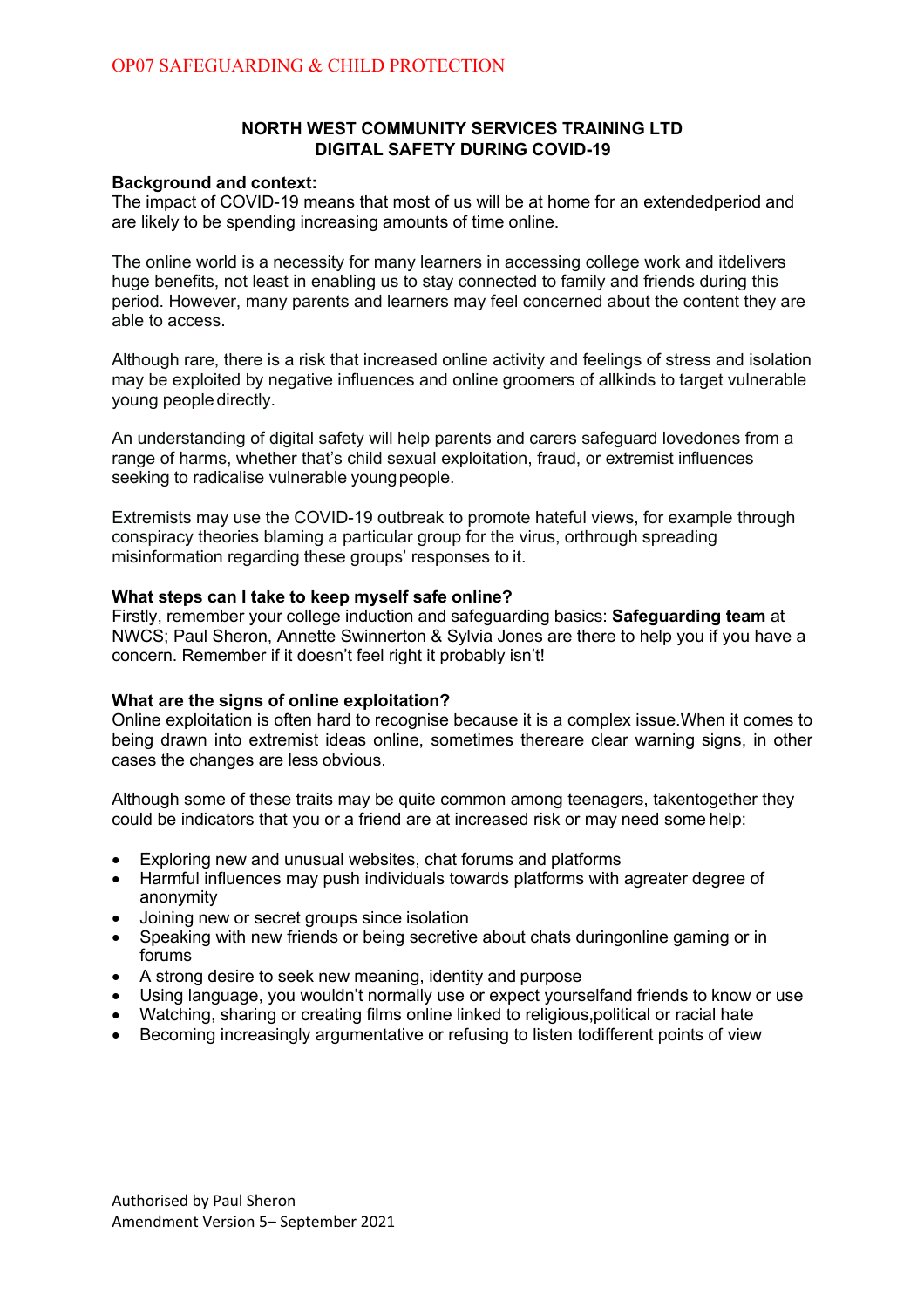# **Should I be concerned about being exploited online?**

The above are merely signs that help might be needed, but you know yourself and friends best and you will want to speak with them first. Check inwith them and ask about what they are viewing, who they are speaking to and how they are feeling. You can do this if you have concerns with your colleagues, our safeguarding leads, mental health champions or your teacher/trainer. This might feel difficult, but here are some pointers to help you:

- Get someone older that you trust to listen to your fears and worries
- Listen fully to what they have to say
- Advice and support is available to help us understand onlineexploitation and to understand COVID-19.

If you are finding it hard to cope with bereavement and grief - advicecan be found here.

# **What help is available if someone is being exploited online?**

- It is important to safeguard loved ones from a range of online harms, whether that's child sexual exploitation, fraud, or extremist influences seeking to radicalise vulnerable people.
- If you are concerned that you or a friend may be at risk of radicalisation, helpis available to make sure you get the support you need to move away from harmful influences.
- Teachers, healthcare practitioners, social workers, the police, charities, psychologists and religious leaders work together to safeguard those vulnerable to radicalisation through a safeguarding programme known as Prevent. This was part of your safeguarding training with NWCS.
- Prevent protects people from being drawn into hateful extremism regardless of the ideology. It works in a similar way to safeguarding processes designed to protect people from gangs, drug abuse, and physicaland sexual exploitation.
- Receiving support through Prevent is voluntary, confidential and not any formof criminal sanction. It will not show up on any checks or negatively affect an individual's future in any way.
- The type of support available is wide-ranging, and can include help with education or careers advice, dealing with mental or emotional health issues,or digital safety training for parents; it all depends on the individual's needs.
- With this specialist help, vulnerable people across the country have movedaway from supporting hateful extremism, enabling them to live more stableand fulfilling lives.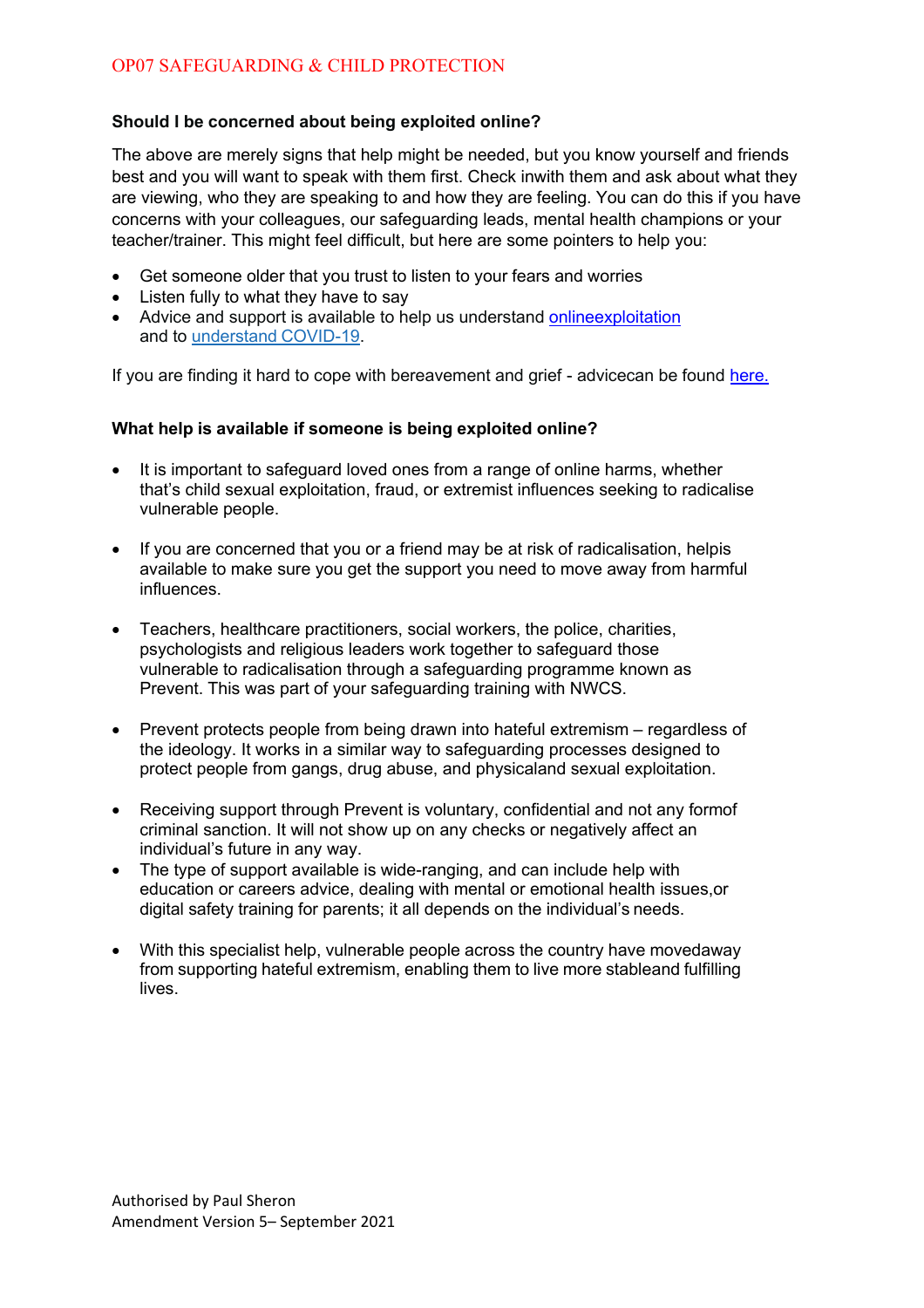# **How can I access support and advice for a loved one being radicalised?**

- As with other safeguarding functions, Prevent is still operating during this time and is here to support families in times of need.
- If you are worried that you or a loved one is being radicalised, you can callthe police on 101 to get advice or share a concern so that they can get safeguarding support. Alternatively, you can contact your local authority safeguarding team for help.
- Contacting the authorities will not get the individual into trouble if a criminalact hasn't been committed. The local authority or police will discuss your concerns, suggest how they can best help and give you access to relevantsupport and advice.
- If you think someone is in immediate danger, or if you see or hear something that may be terrorist-related, trust your instincts and call 999 or the confidential Anti-Terrorist Hotline on 0800 789 321.

### **I have seen hateful content online that concerns me and could be harmful. What should I do?**

- Prevent takes robust action to tackle radicalisation online and to counter the ideology promoted by extremists. This includes removing terrorist-related material and action to suspend the accounts of those fuelling these views.
- Any member of the public can report terrorist content they find online through the GOV.UK referral tool. The Action Counters Terrorism campaign provides more information on this.

## **Further resources**

There are resources available to help you understand and protect yourchild from different harms online.

- Educate Against Hate Parents' Hub provides resources and government advice for parents and carers on keeping young people safe from extremism.
- Let's Talk About It provides support for parents and carers to keep childrensafe from online radicalisation.
- UK Safer Internet Centre has guides on the privacy settings, parental controlsand internet safety features of the major internet service providers.
- Parent Zone works with Prevent to provide digital safety advice for parents.
- Thinkuknow provides resources for parents and carers to help keep childrensafe online.
- Childnet has developed guidance for parents and carers to begin a conversation about online safety, and on keeping under-fives safe online.
- Parent Info provides digital support and guidance for parents and carers from leading experts and organisations
- NSPCC quidance for parents and carers is designed to help keep children safe online. Their Net Aware website, produced in collaboration with O2, provides specific safety information on popular apps and websites.
- Childline can provide advice and support if your child is worried, from dialling 0800 1111 or downloading the 'For Me' app.

Authorised by Paul Sheron Amendment Version 5– September 2021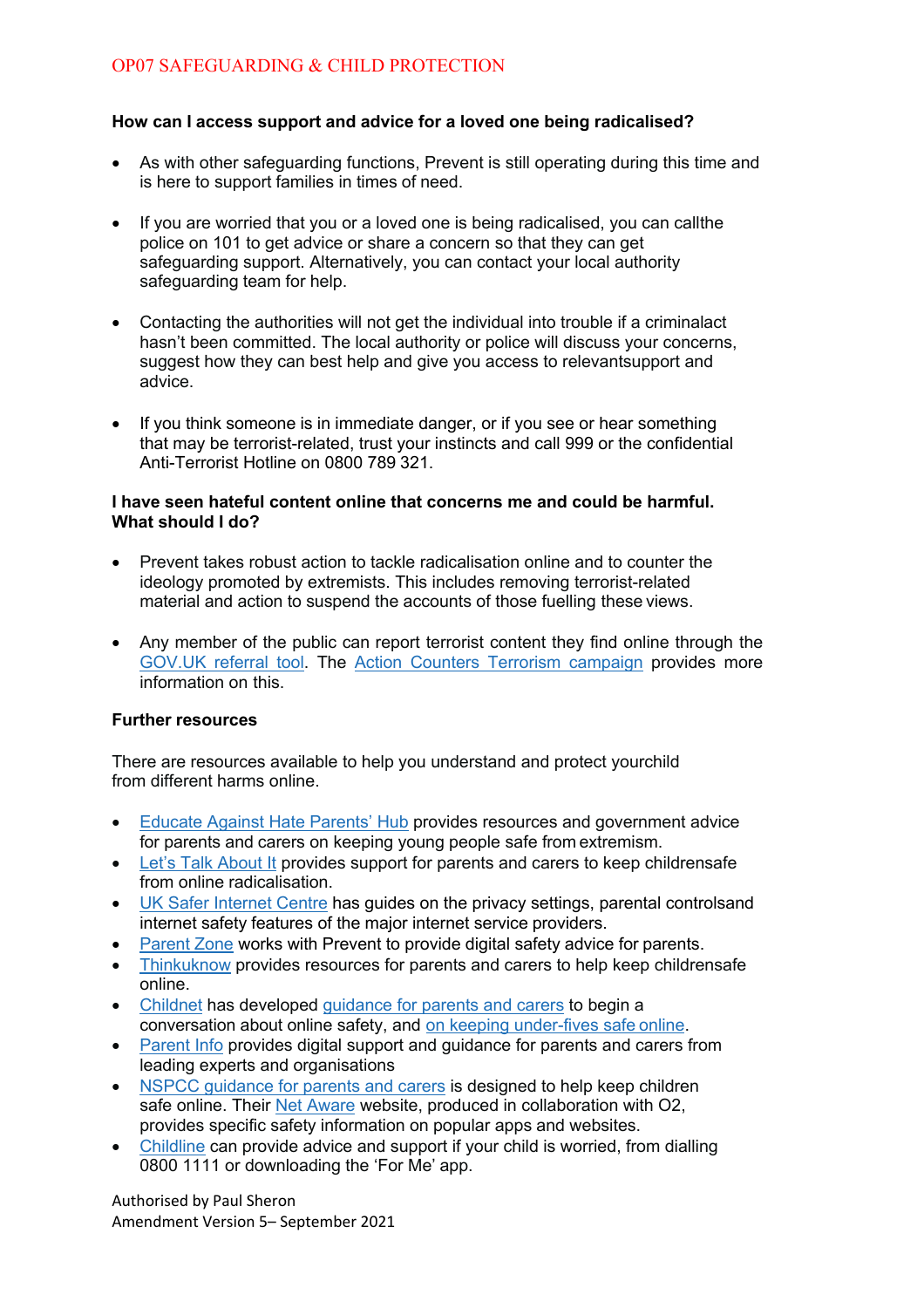## **Online Safety Guidelines**

## **BE WISE**

Always ask **W**hy a website or someone you make friends with on the Internet would need your personal information. Remember our safeguarding cautions are about your personal safety, online identity and exposure to extremist views and opinions.

Be **I**nspired**.** The Internet offers great tools for research, learning, discovering and creating.

Be **S**ecure**.** There are constantly new scams, hoaxes, viruses and spyware on the Internet. Install security software to keep your computer and data safe.

**E**valuate the stuff you read, see or receive through the Internet. Just becauseit's on the Internet does not make it true, reliable or genuine.

#### **BE SMART**

Keep **S**afe by being careful not to give out your personal information - such as your name, email, phone number, address, College name, any Bank details, PIN numbers or passwords - to people online.

**M**eeting someone you have only been in touch with online can be dangerous – Tell an adult and **Don't** do it alone!

**A**ccepting emails, messages on IM or opening files, pictures or texts frompeople you don't know or trust can lead to problems.

**R**eliable? Someone online may be lying to you about who they are.

**T**ell your parent or tutor immediately, if someone or something on-line makes you feel uncomfortable or worried.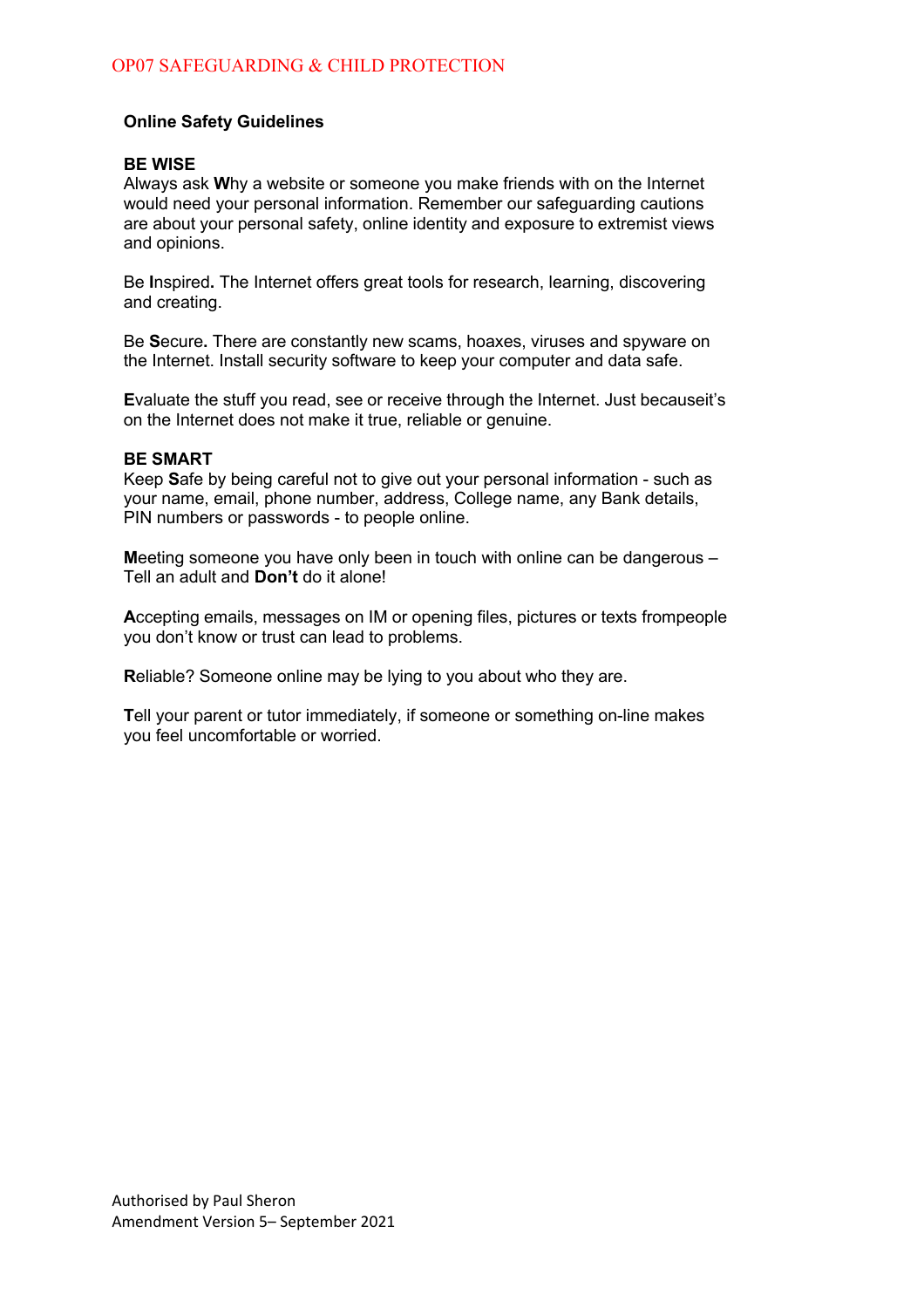# **Staying Safe on Social Networks and Instant Messenger**

- **Do you know everyone on your buddy or contacts list?** Think carefully about who is on your list. People on Instant Message and chat like Apps, may not be who they say they are, so a friend of a friend is not necessarilya friend!
- **Keep your personal information secret** when talking to someone you don't know in the real world. Also think about what visible information you have, for example in your Profile or Member directory.
- **Learn how to keep an archive/save a copy of your conversation**, and don't be afraid to tell someone you are saving your conversation with them.
- **Learn how to** block, ignore and report people. Report anything that makesyou feel uncomfortable; if it doesn't feel right, it probably isn't.
- **Check you know how,** to report something you feel uncomfortable aboutto the Messenger or Social Networking provider or use the CEOP 'ReportAbuse' button on **NWCS**'s website pages.
- **Ask your safeguarding officer,** if there is anything at all that you feel unsure about or would like further advice or information on. There are otheruseful contacts in the Appendix of this Policy too!
- **Use a nickname**, not your real name, and a nickname that is not going toattract the wrong type of attention.
- **Keep your username and password private**, and change your passwordon a regular basis.
- **Don't reply to abusive messages**. Don't send abusive messages either. It's best not to say anything on IM or a Social Network that you wouldn't sayto someone's face.
- Don't accept messages from people you don't know.
- **Meeting someone you have only been in touch with online can be verydangerous**. If you feel that you 'have to' meet, then for your own safety you**must tell your parent or carer** and take them with you – at least on the first visit – and meet in a public place in daytime.
- **Don't pass the buck**  if someone you have accepted on your buddy orcontacts list is acting weird, don't pass them on to a friend. You could beputting your friend at risk. Just block them and report them to an adult, Parent or carer.